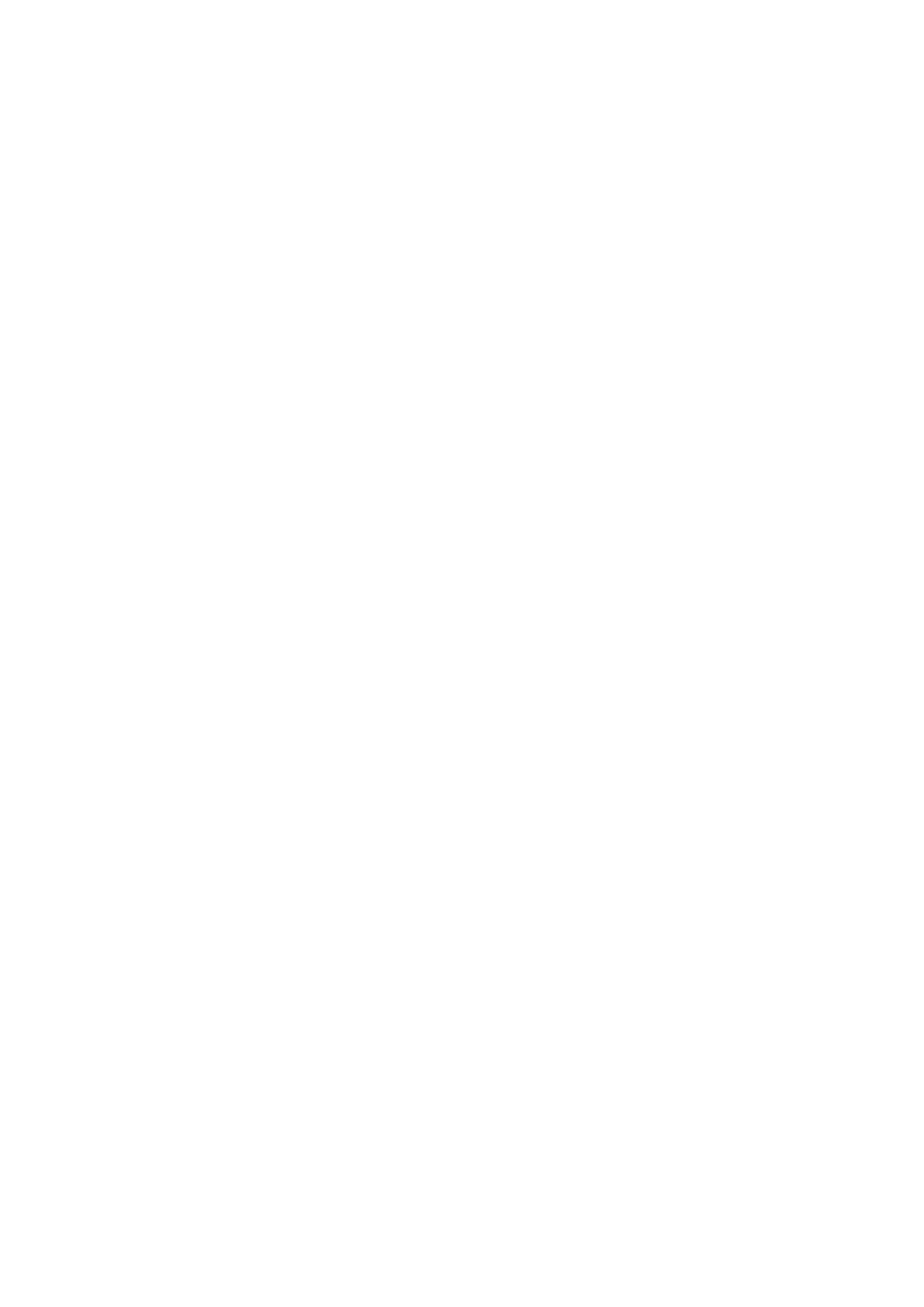#### **Rationale and Aims**

This policy outlines the School's approach to the most able pupils (advanced and talented learners), their identification, management and opportunities provided for them.

Through this policy we aim to:

- identify pupils who are achieving or have the potential to achieve significantly in advance of the average for their year group
- Enable each pupil to develop to their full potential by providing for the learning needs of the most able
- Enable personal challenge and extension of individual pupils through the work we set them
- Encourage pupils to generate their own learning by working and thinking independently

#### **Definition**

Pupils who achieve, or have the ability to achieve, at a level significantly in advance of their peers. This *may be in all areas of the curriculum or in a limited range.*

*(Definition provided by Professor Deborah Eyre, Director of the National Academy for Gifted and Talented Youth*).

#### **Identification**

**In EYFS and Pre Prep**, the needs of individual pupils can be developmental and are addressed on an individual basis. Work is differentiated to the ability of the child. Children who are exceeding expectations are encouraged to further their knowledge through extension work which is provided in class. In Pre Prep, pupils may also be taught maths and English in differentiated groups for one lesson a week. Pupils who are showing signs of being an advanced learner will be monitored closely in preparation for transition to Middle School.

**From Year 3 upwards we will aim to identify the advanced learners using a combination of the following (see procedures outlined on Identification of Most Able Flow chart and Methods to identify Advanced and Talented pupils – see appendix 1):**

- Analysis of summative tests and formative teacher assessments (e.g. GL Assessments, VR/NVR, NGRT, NGST, CATs, class based assessments)
- Discussions with teachers and parents
- Information from specialist teachers, e.g. sport, music etc.
- Discussions with the pupils themselves
- Classroom observation

Those pupils identified as being most able will be monitored by Heads of Department in conjunction with the Head of Additional Learning and Deputy Head (Academic).

#### **Provision**

Some or all of the following will be used to support advanced learners within the school.

- Providing appropriate challenge through high quality tasks including:
	- $\circ$  Working in greater depth (to demonstrate how skilfully pupils can apply their learning)
	- $\circ$  Extension (encouraging the development of more sophisticated thinking and reasoning skills by providing activities which provide pupils with an extra tier of challenge)
	- $\circ$  Enrichment (Broadening a pupil's education through involvement in activities, trips and visits specifically designed for the most able students e.g. curriculum events run at local secondary schools)
- Ability grouping for literacy and numeracy. This includes varied and flexible grouping where necessary e.g. ability, mixed ability, individual, acceleration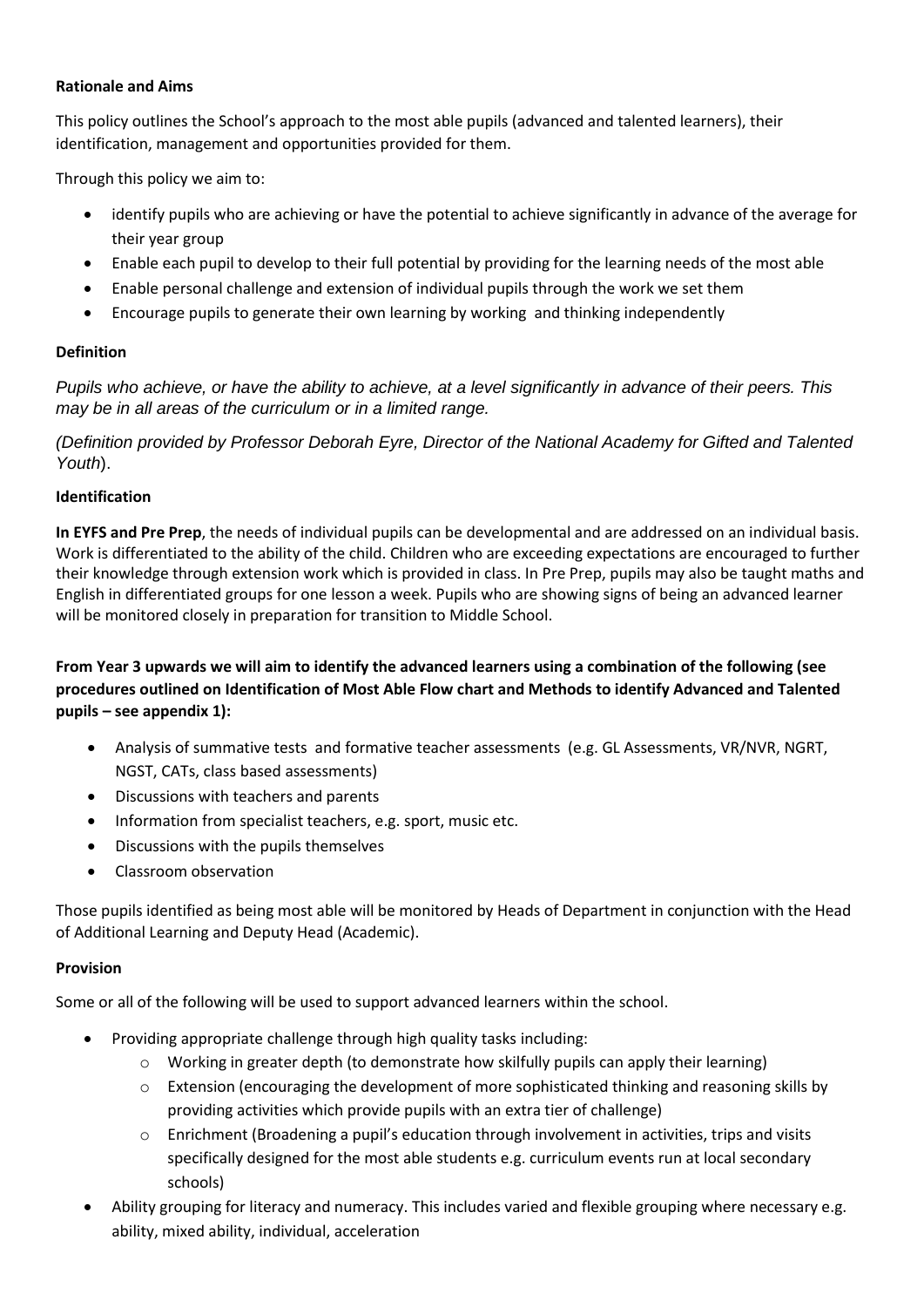- Lesson planning that caters for different learning styles
- Setting of appropriate homework tasks which foster creativity through appropriate challenges
- Within a class setting, high level questioning directed at individuals

Further Enrichment opportunities

In School:

- BA Crest Awards (the British Science Association's flagship programme for young people,)
- Chess (An excellent game that practises strategic, analytical and problem solving skills which may involve participation in local/national competitions).
- Library Events and activities the library staff organise an inspiring range of events including poetry competitions, visiting author talks and the World Book Day events. Avid readers can also complete Reading Challenges.
- LAMDA- offering practical examinations in communication and performance subjects. Pupils from Year 2 upwards may take part in group, pairs or individual lessons as an additional paid for activity.
- Model MUN Day: Also known as Model UN, the MUN is an educational simulation in which students can learn about diplomacy, international relations and the United Nations. MUN involves and teaches participants researching, public speaking, debating, and writing skills, in addition to critical thinking, teamwork, and leadership abilities.
- Leadership roles in the Cadet Corps
- Careers Day for Year 7 and 8 pupils: visiting employers within a specific career offer guidance to enable pupils to find out about different pathways available to them as they progress.
- Invitation-only Sport and Music Activities

Outside of the classroom:

- STEM competitions (the only nationally recognised accreditation scheme for STEM project work (science, technology, engineering and mathematics) subjects
- Women in Science Day Each year, Felsted hosts a couple of days where pupils from across the county are invited to attend Science workshops aimed at meeting and extending the needs of more able pupils in Years 5 and 6.

### **Monitoring and Evaluation**

Teachers and senior subject specialists are accountable for the progress of the pupils in their class. They will review progress of the most able pupils regularly, in conjunction with their Head of Department and Head of AL, to ensure that provision, support and challenge meet the needs of these learners. Relevant information will be passed on as pupil's progress through the School.

Information shared at points of transfer should include:

- Particular strengths and weaknesses
- Resourcefulness and initiative
- Work covered
- Targets for future development

The effectiveness of the School's provision for the more able is also measured by outcome in terms of value added and the attainment of scholarships at 11+ and 13+. However, it can also be measured by an individual's motivation to achieve as well as they can in lessons, co-curricular and enrichment activities.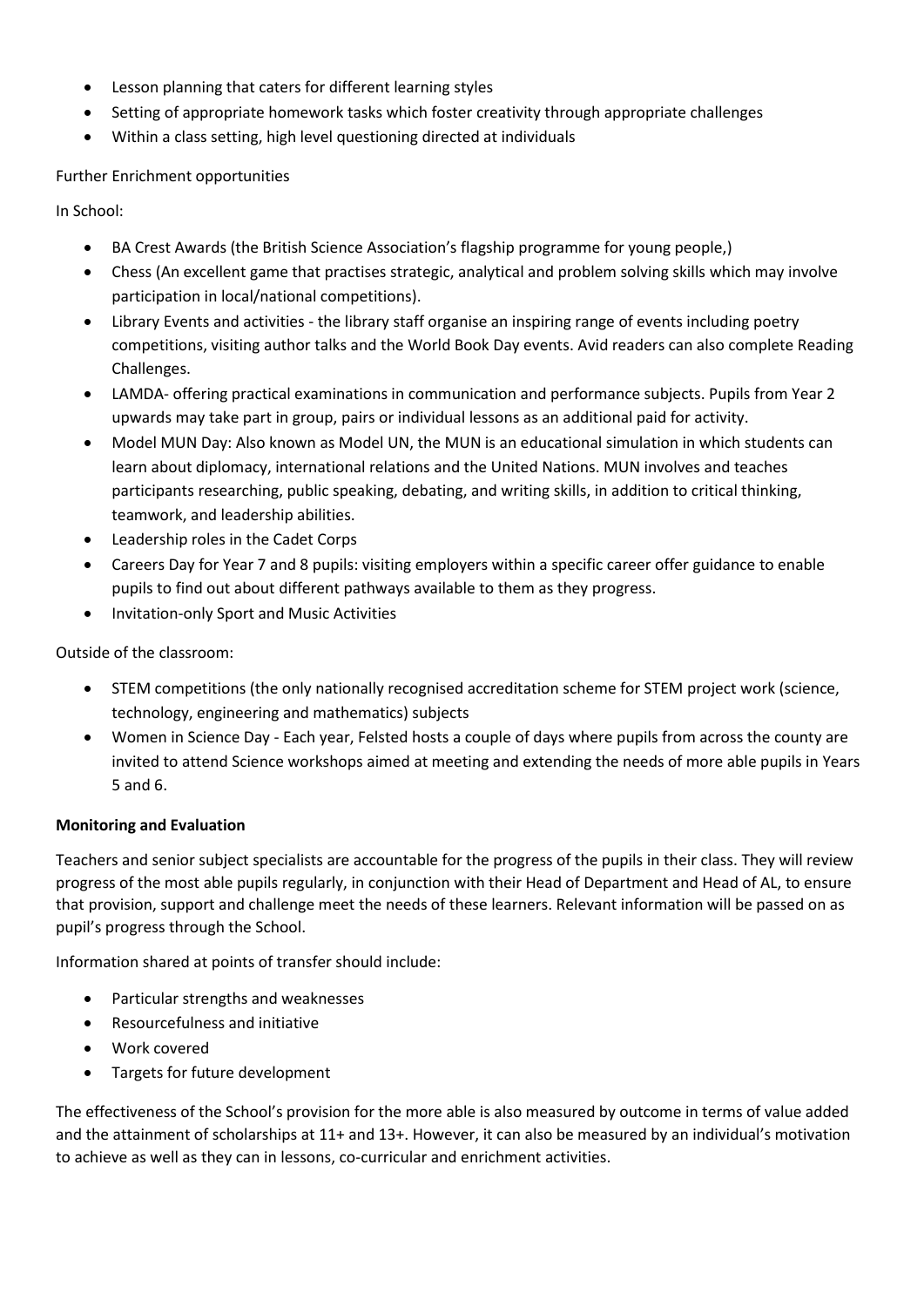## **Social and Emotional considerations**

In order to reach their potential, it is important that advanced learners also develop as rounded individuals. Their progress in social and interpersonal skills is monitored, as well as their progress within curriculum subjects. Our present pastoral structure provides for this.

### **Responsibilities**

## The **class teacher/Senior Subject Head** will:

- Take steps and gather data to identify most able learners within their class and, in consultation with other staff members, across the year group
- Keep their Head of Department/ Head of Additional Learning of progress or any changes
- Include specific provision in planning
- Review provision regularly

They will be supported in this by their **Head of Department** who will review provision on a regular basis.

### The **Head of Additional Learning** will:

- Have an overview of Departmental provision for most able learners
- Monitor provision provided by outside agencies, activities and other schools to further the experiences of the advanced learners
- Liaise with Heads of Department and the Deputy Head (Academic) regularly who will report to SMT and the Governors as appropriate, as well as organising relevant INSET.

#### **Parents**

Partnership between the School and parents is central to the all-round development of our most able pupils.

It is our School's responsibility to:

- Give the parents clear information about their child's abilities in school.
- Inform parents of any action taken to meet their child's specific needs e.g. extension groups, accelerated learning opportunities.

Parents should recognise that they can support their able child by:

- Telling the School about their child's talents and abilities beyond the classroom.
- Provide a suitable environment in which their child can study and encourage good study habits.
- Encourage their child to take part in worthwhile and varied out of school activities.

#### **Resources**

Resources for the delivery of the curriculum for the most able learners are held in Departments or by Senior Subject Heads.

This policy will be reviewed by the **Head of Additional Learning.**

### **Glossary**

AL = Additional Learning

VR = Verbal Reasoning

NVR = Non Verbal Reasoning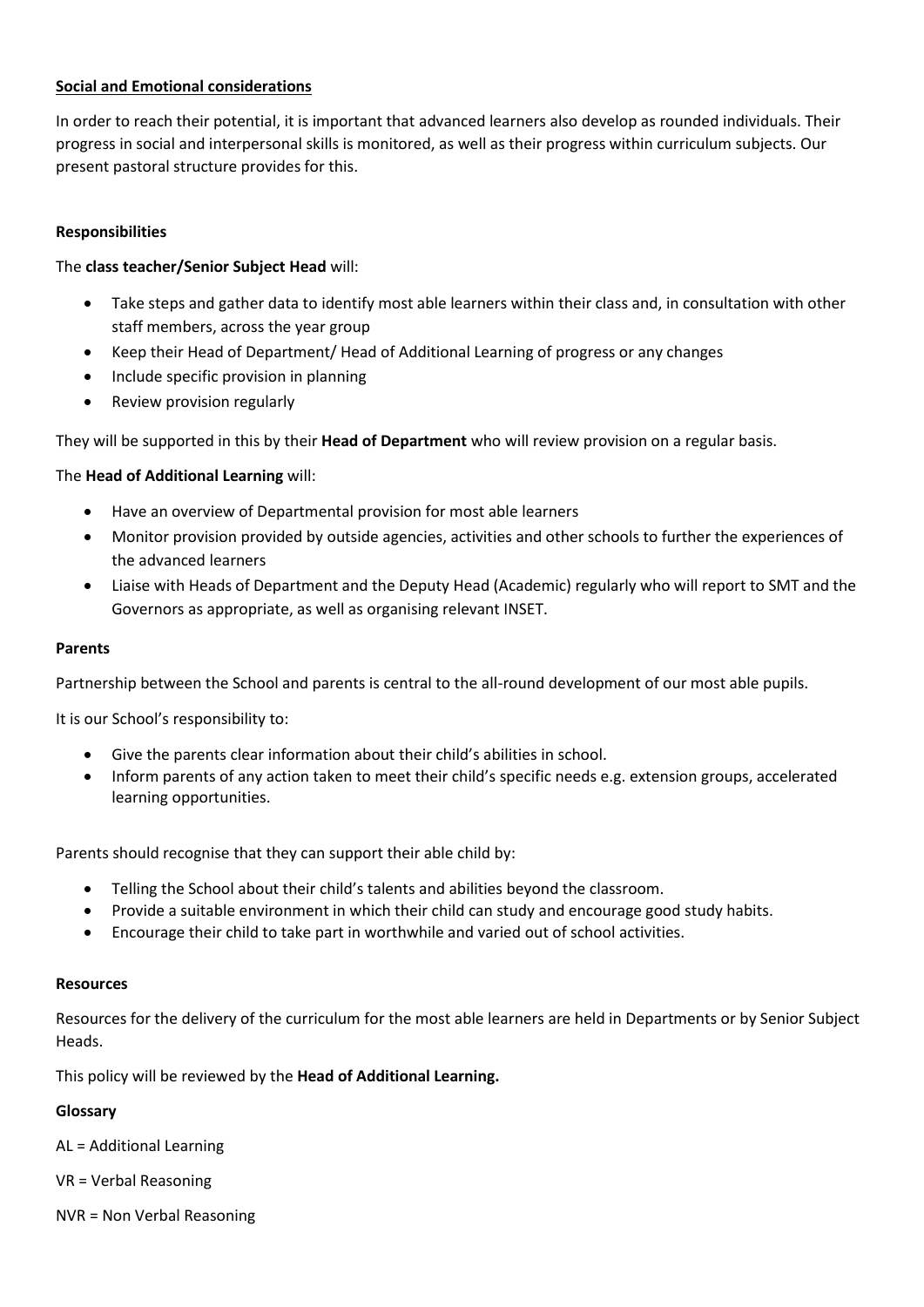NGRT = New Group Reading Test

NGST= Group Spelling Test

CATs= Cognitive Ability Tests

INSET = In Service Training